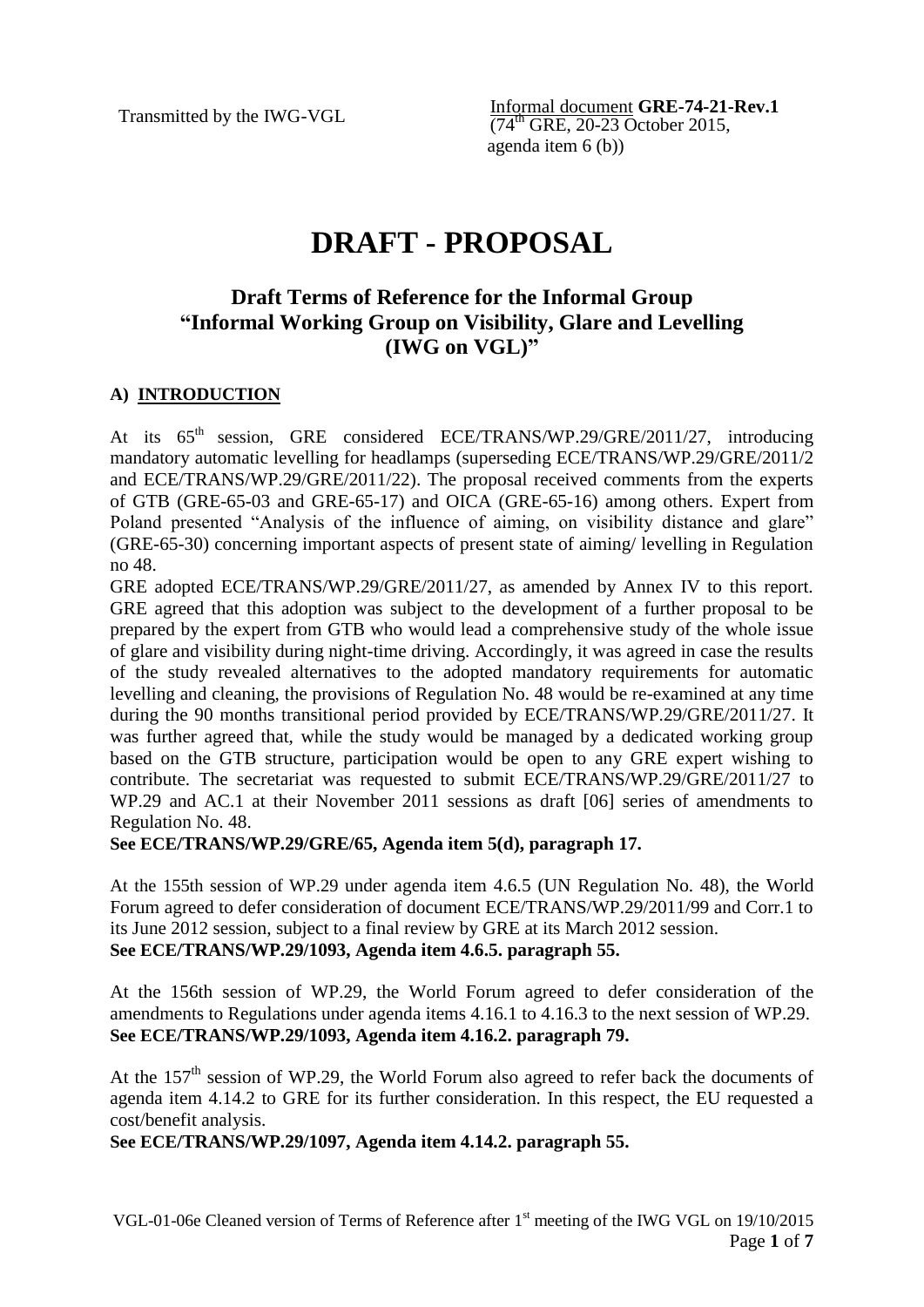In conjunction with the further consideration in GRE, GTB (Groupe de Travail "Bruxelles 1952") established a Task Force Coordination of Automotive Visibility and Glare Studies (TF CAVGS).

TF CAVGS is defined as: project management and Quality Control of activities by GTB working groups (SVP, FL, SL and I) in relation to Automotive Visibility and Glare studies; informal communication with GRE, OICA, and CLEPA through liaisons in this TF, optional collaboration with SAE and CIE through liaisons; communication via GTB CE to GRE and to a public accessible section on the GTB web site.

In the meantime the expert from Poland prepared for all consecutive GRE sessions formal and informal documents with proposals based on the basic analysis of photometry and geometry with explanations according GRE comments and suggestions (**ECE/TRANS/WP.29/ GRE/2011/32** - initial Polish proposal for aiming/levelling tolerance connected with objective road illumination distance of 75m +/- 25 m**, GRE-66-17, ECE/TRANS/WP.29/GRE/ 2012/21, GRE-67-33, GRE-67-37, ECE/TRANS/WP.29/GRE/2012/27, GRE-68-31, GRE-68-32, GRE-68-34, ECE/TRANS/WP.29/GRE/2013/15, GRE-70-41, ECE/TRANS /WP.29/GRE/2013/57** and **ECE/TRANS/WP.29/GRE/2014/11** – coming back to values of initial Polish proposal). Polish proposals concentrated to guarantee the minimum range of illuminated road while ensuring the avoidance of glare regardless of the historical requirements oriented to the design.

During the  $71<sup>st</sup>$  session of GRE, the experts from GTB presented the outcome of a study on visibility and glare of automotive low beam headlamps; see informal document GRE-71-32. The study concentrated on levelling in relation to load. The major objectives of the study were to improve the understanding of different factors that influence visibility and glare and to identify results of the study that might reveal alternatives for automatic static levelling. According GRE suggestion it included studies done by Poland. **See Informal document GRE-71-32**

The resulting proposal for Regulation 48 on the base of this study was presented to GRE 72 as the Informal document GRE-72-07 **See Informal document GRE-72-07**

At its 73rd session, GRE Agenda item 6 (b), GRE may wish to consider a joint proposal by the experts from the International Organization of Motor Vehicle Manufacturers (OICA) and GTB to introduce new criteria on the automatic levelling of headlamps based on the GTB glare and visibility studies. This proposal is for formal consideration by and advice from Contracting Parties, with the expectation that a finalized text will be submitted for adoption at the seventy-fourth session of GRE.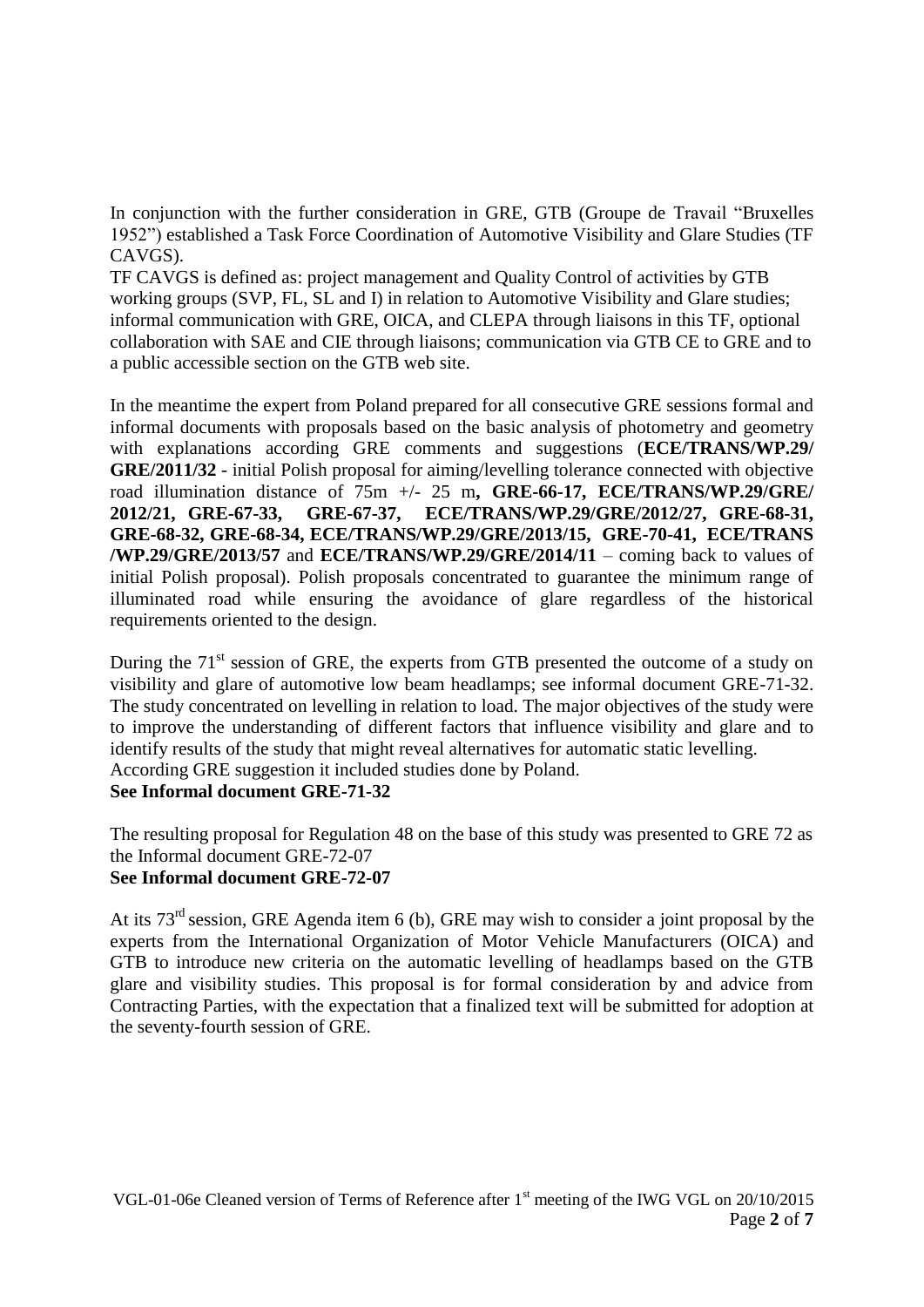The result of the discussion is written in the Report of the  $73<sup>rd</sup>$  session as follows:

# **6 (b).Other proposals for amendments to Regulation No. 48**

| Documentation: | $ECE/TRANS/WP.29/GRE/2015/5$ ,                                                                                                    |
|----------------|-----------------------------------------------------------------------------------------------------------------------------------|
|                | $ECE/TRANS/WP.29/GRE/2015/6$ ,                                                                                                    |
|                | ECE/TRANS/WP.29/GRE/2015/21.<br>Informal documents GRE-73-12, GRE-73-17, GRE-73-18, GRE-73-19.<br>GRE-73-25, GRE-73-27, GRE-73-28 |

- 17. The experts from OICA and GTB proposed to introduce new criteria on the automatic levelling of headlamps based on the outcome of the GTB glare and visibility studies (ECE/TRANS/WP.29/GRE/2015/5). The expert from Poland suggested further modifications to this proposal (**GRE-73-18 and 28**). The experts from Germany and Japan proposed to impose automatic levelling in all cases, in order to reduce glare problems for drivers (**GRE-73-17**)**. F**ollowing an in-depth exchange of views on these three documents, GRE realized that no consensus could be found as long as there was no single proposal.
- 18. To make progress on this issue and prepare a comprising proposal, GRE decided to establish an Informal Working Group with a draft title "on Visibility, Glare and Levelling" (IWG VGL), for which the experts from Germany and Poland agreed to act as Chair and Secretary, respectively. GRE requested IWG VGL to submit its terms of reference for consideration at the next session of GRE and mandated the Chair to obtain, in June 2015, the consent of WP.29 for the establishment of this IWG.

**See ECE/TRANS/WP.29/GRE/73, Agenda item 6(b), paragraphs 17 and 18.**

At the 166<sup>th</sup> session of WP.29, AC.2 considered the possibility of establishing an Informal Working Group (IWG) on Visibility, Glare and Levelling. Germany expressed its interest to chair the group, Poland to be Vice-Chair and OICA the secretary. WP.29 was requested to provide advice on this issue.

#### **See ECE/TRANS/WP.29/1116, paragraph 12.**

At the  $166<sup>th</sup>$  session of WP.29, finally, WP.29 noted that, to prepare a consolidated proposal on new criteria for the automatic levelling of headlamps, GRE decided to establish a new **Informal Working Group on Visibility, Glare and Levelling (IWG on VGL)**. WP.29 gave its consent for establishing the IWG. **(25) See ECE/TRANS/WP.29/1116, paragraph 25.**

And in the further discussion under Agenda item 4.2.3." Design restrictive requirement in Regulation No. 48" see para's 50 and 51 in the Report:

50. The representative of France proposed to delete a design restrictive requirement in Regulation No. 48 for auto-levelling of headlamps equipped with any Light Emitting Diodes (LED) light sources (ECE/TRANS/WP.29/GRE/2015/21, ECE/TRANS/WP.29/GRE/73 and WP.29-166-23). The representative explained that, if LED were treated the same way as other light sources, more LED headlamps would be fitted on new vehicles, and thus improving road safety and reducing CO2 emissions. WP.29 noted that recent studies indicate that the type of light source does not seem to be a major factor of headlamp glare, and that GRE had established an IWG to review all levelling requirements in Regulation No. 48 (para. 25

VGL-01-06e Cleaned version of Terms of Reference after 1<sup>st</sup> meeting of the IWG VGL on 20/10/2015 Page **3** of **7**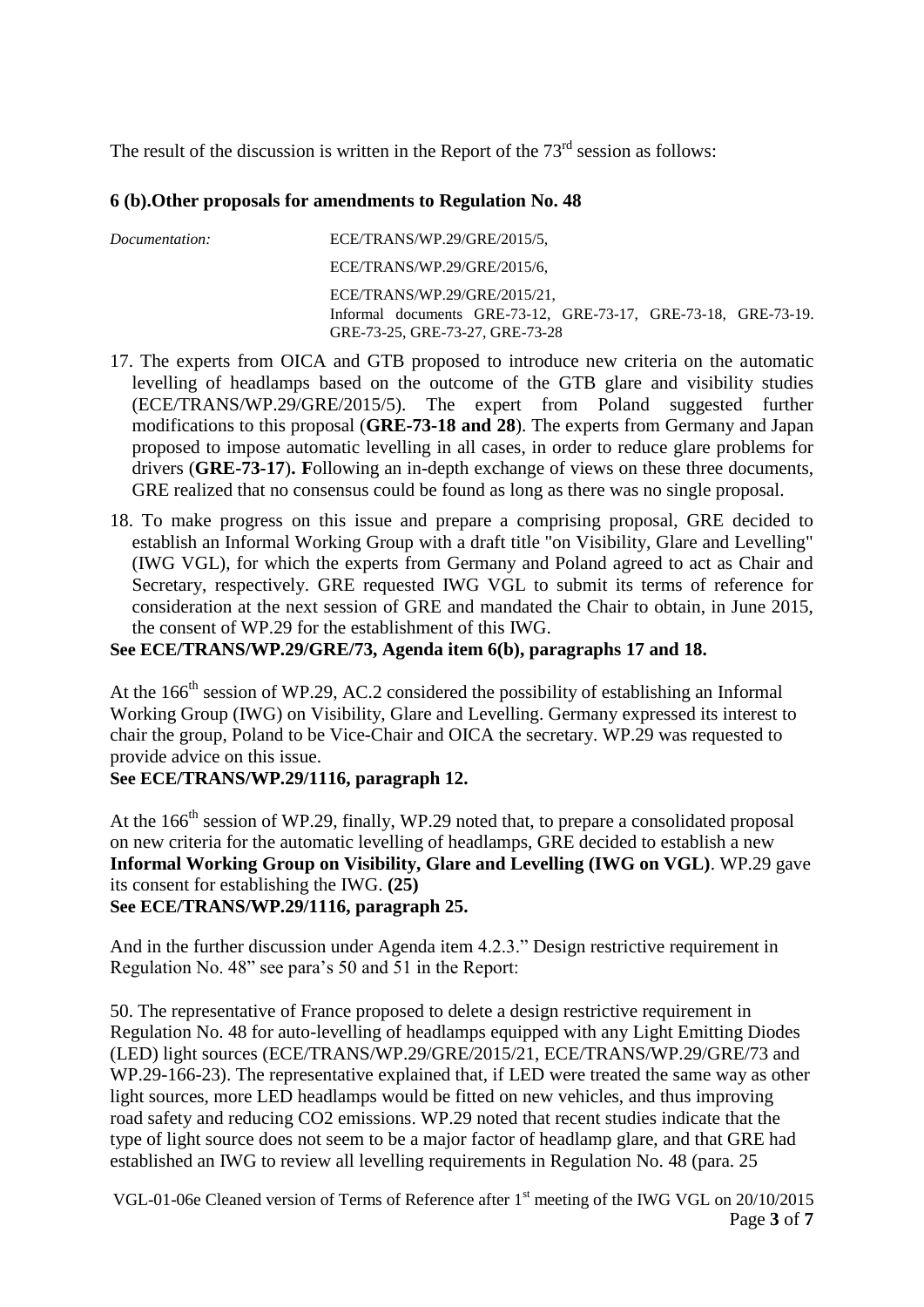above). The EU representative stressed that also for this subject OLA should be involved to provide their analysis and preferred option.

51. WP.29 stressed that, in line with the text and spirit of the 1958 Agreement, Regulations should be technologically neutral and performance based. Therefore, WP.29 advocated the French proposal and invited GRE to adopt it and to submit it to WP.29 for consideration. WP.29 also pointed out the importance of the newly established IWG for finding a general solution for glare and visibility issues.

WP.29 also instructed IWG and GRE to verify, as a matter of priority, that LED headlamps do not produce more glare compared to other light sources, to review all levelling requirements and to report back to WP.29.

**See ECE/TRANS/WP.29/1116, paragraphs 50 and 51.**

**At its seventy-fourth session, GRE reverted to the proposal by the expert from France to delete a design restrictive requirement in Regulation No. 48 (ECE/TRANS/WP.29/GRE/2015/21), bearing in mind the guidance of WP.29 (ECE/TRANS/WP.29/1116, paras. 50 and 51). GRE… [to be completed by the secretariat based on the GRE-74 report]**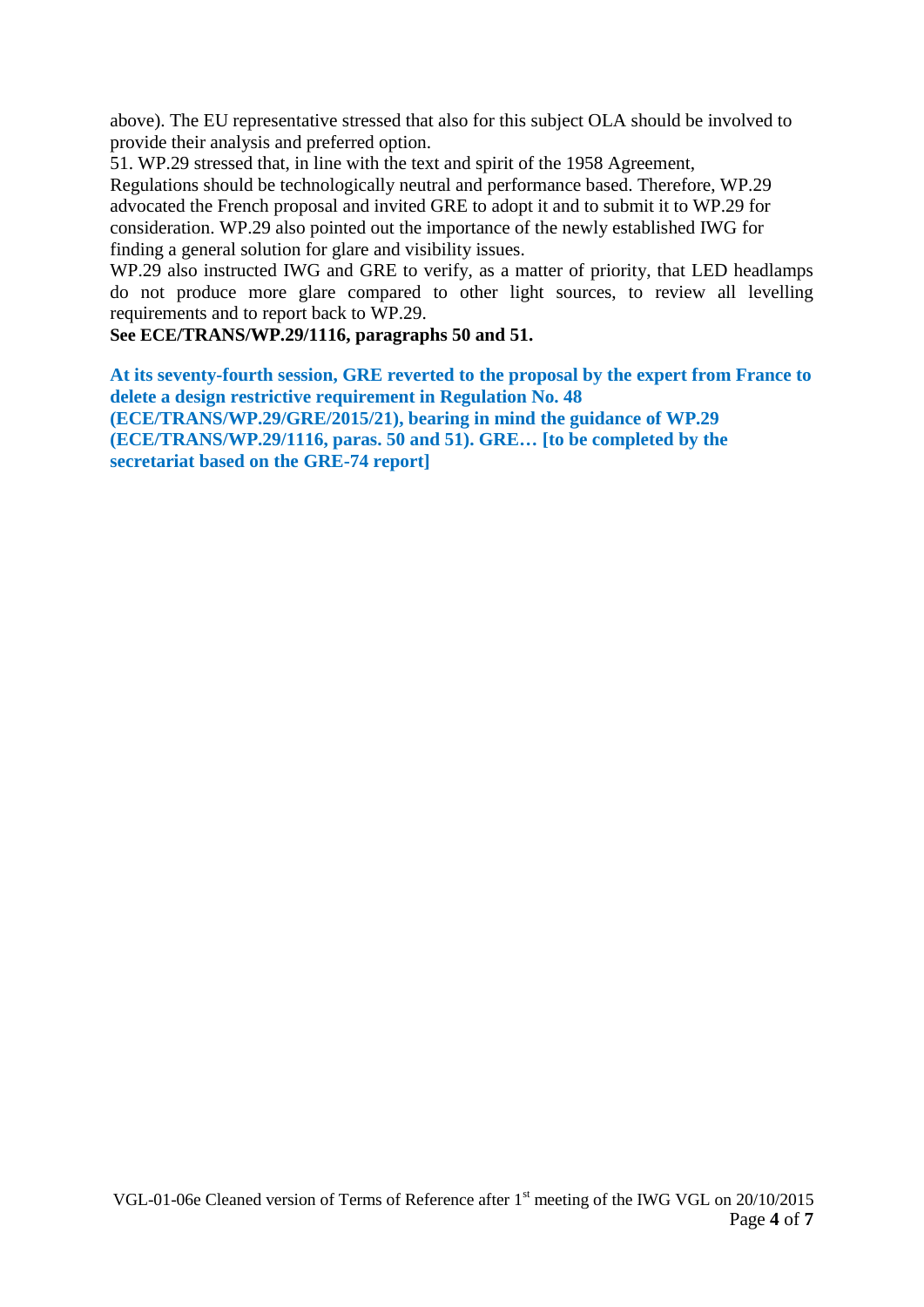# **B) OBJECTIVES OF THE PROPOSAL**

- 1. The following Terms of Reference describe the principle tasks of the new IWG as it turns its focus to the development of a proposal of Regulation 48 consistent with the visibility and glare concerns.
- 2. The IWG on VGL shall:

 $STEP 1:$ 

To define technology neutral requirements as **instructed** by the WP29**, in particular to find a general solution for glare and visibility issues, and to review all levelling requirements.**

STEP 2:

- a. Identify, review and assess the status of various researches being carried out by various governments, universities and non-governmental organizations on visibility and glare.
- b. Invite, consult with and consider the input of safety experts.
- c. Develop if necessary additional researches and studies related to visibility and glare issue
- d. Determine potential visibility and glare characteristics and mechanisms that convey desired vehicle performance information to the human. In focussing:
	- on the relevant general data (roads, environment/ecology, standard use of vehicles, future technologies, …) explaining the different situations of glaring and the critically situations with regard to visibility;
	- on the relevant parameters for installation of head lamps with regard to visibility and glare, taking in account:
		- Aiming of the head lamps;
		- Levelling of the passing beam pattern;
		- Mounting height of the head lamps, with a clear definition of reference condition;
		- **Example 1** Ergonomic aspects shall be investigated
		- **Washing**
		- $\blacksquare$
- e. Develop test procedures for evaluating the conformity of visibility and glare characteristics and mechanisms. Define as good as possible the essential requirements in performance (technology neutral) terms to provide opportunities for innovation and to prepare acceptable transitional provisions
- f. Develop a proposal of amendment of Regulation 48 accordingly and if needed headlamps beam pattern will have to be considered with necessary additional amendment to headlamps Regulations.
- g. Determine the costs and benefits associated with this proposal of amendment of Regulation 48. Note that the analysis is not intended to address specific countries or regions, but rather general considerations each Contracting Party (to WP.29) should consider when implementing the potential proposal.
- h. Provide a draft proposal to the GRE by  $\overline{APr}$  and to the WP.29/AC.1 by [November 2017].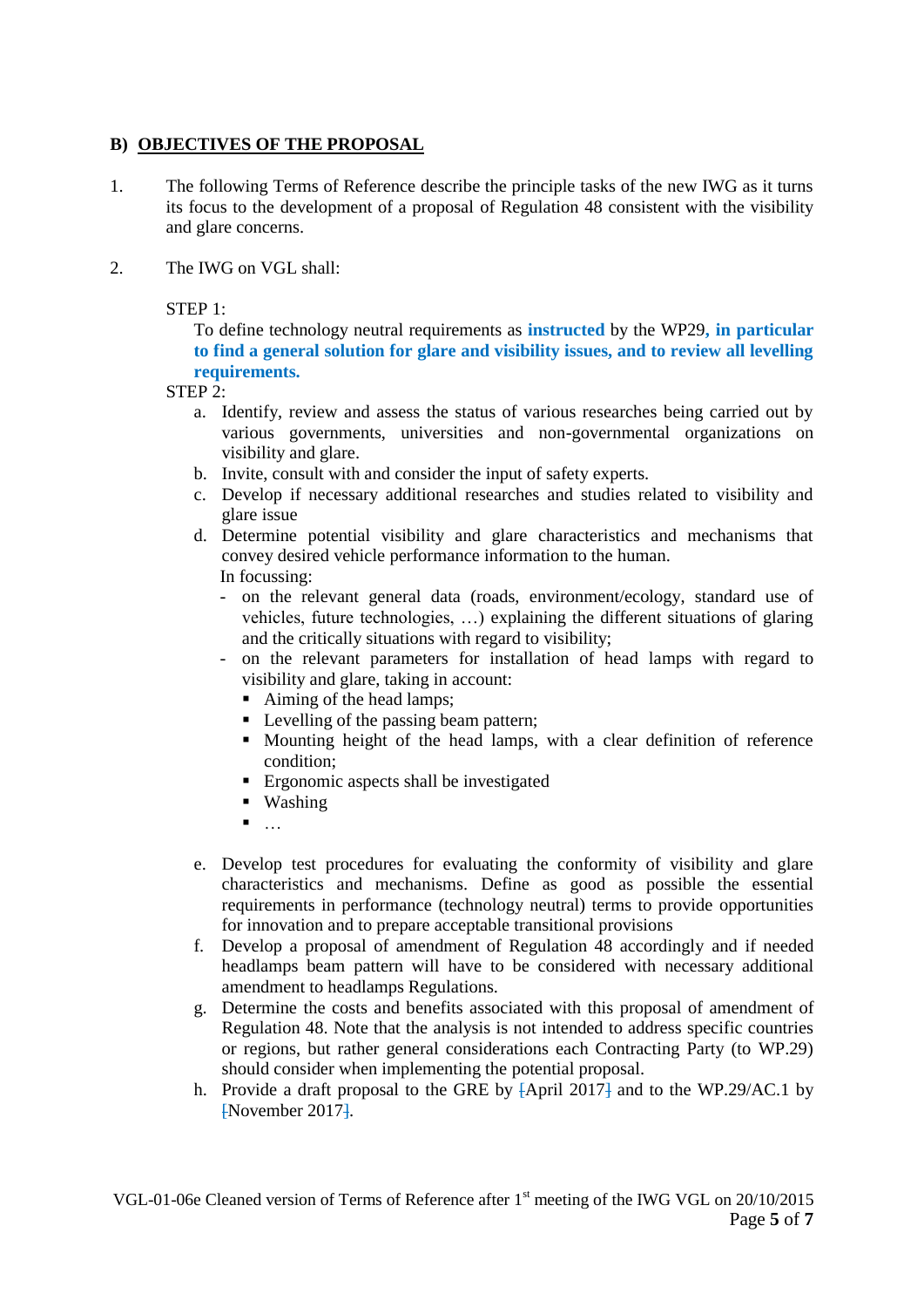## **C) RULES OF PROCEDURE**

- 1. The Informal Working Group on Visibility, Glare and Levelling (IWG on VGL) is a sub-group of GRE and is open to all participants of GRE including Contracting Parties and Non-Governmental Organisations to the 1958 and 1998 Agreements. However it is recommended that a maximum of three technical experts per country and organization participate in this group.
- 2. The IWG will be chaired by Germany and co-chaired by Poland. OICA will act as secretary.
- 3. The official language of the informal group will be English.
- 4. An agenda and related documents shall be made available on the dedicated UNECE website [\(https://www2.unece.org/wiki/pages/viewpage.action?pageId=26903055](https://www2.unece.org/wiki/pages/viewpage.action?pageId=26903055) ) by the Secretary of the group in advance of all scheduled meetings.
- 5. All documents and/or proposals shall be submitted to the Secretary of the group in a suitable electronic format in advance of the meetings. The group may postpone discussing any item or proposal which has not been circulated 5 working days in advance of the scheduled meeting.
- 6. The Secretary of the group will distribute the draft meeting minutes to the informal group members within 15 working days after the meeting of the group. The draft minutes will be considered and adopted at the next session of the IWG. The adopted minutes will be submitted to GRE and will be used by the IWG Chairman as a basis for his reporting to GRE about the activities of the IWG.
- 7. The IWG shall develop its opinions and draft proposals by consensus, and submit these to GRE for further consideration and decision. If the IWG cannot reach common agreement on particular items or proposals, the Chair shall present the issue to the GRE and/or the WP.29/AC1 for resolution. The IWG Chairman may seek guidance from GRE as appropriate.
- 8. Sessions shall be held in agreement with the majority of the participants after the group has been established in a constitutional meeting. Sessions may be in person or virtual using web-based technology.
- 9. A provisional agenda shall be drawn up by the secretariat in accordance with the proposals and requests received from the members of the group and with the agreement of the Chair. The first item upon the provisional agenda for each session shall be the adoption of the agenda.
- 10. The second item on the provisional agenda will be the discussion, matters arising and adoption of the minutes of the previous session.
- 11. The informal group VGL would provide GRE with status reports at each GRE sessions